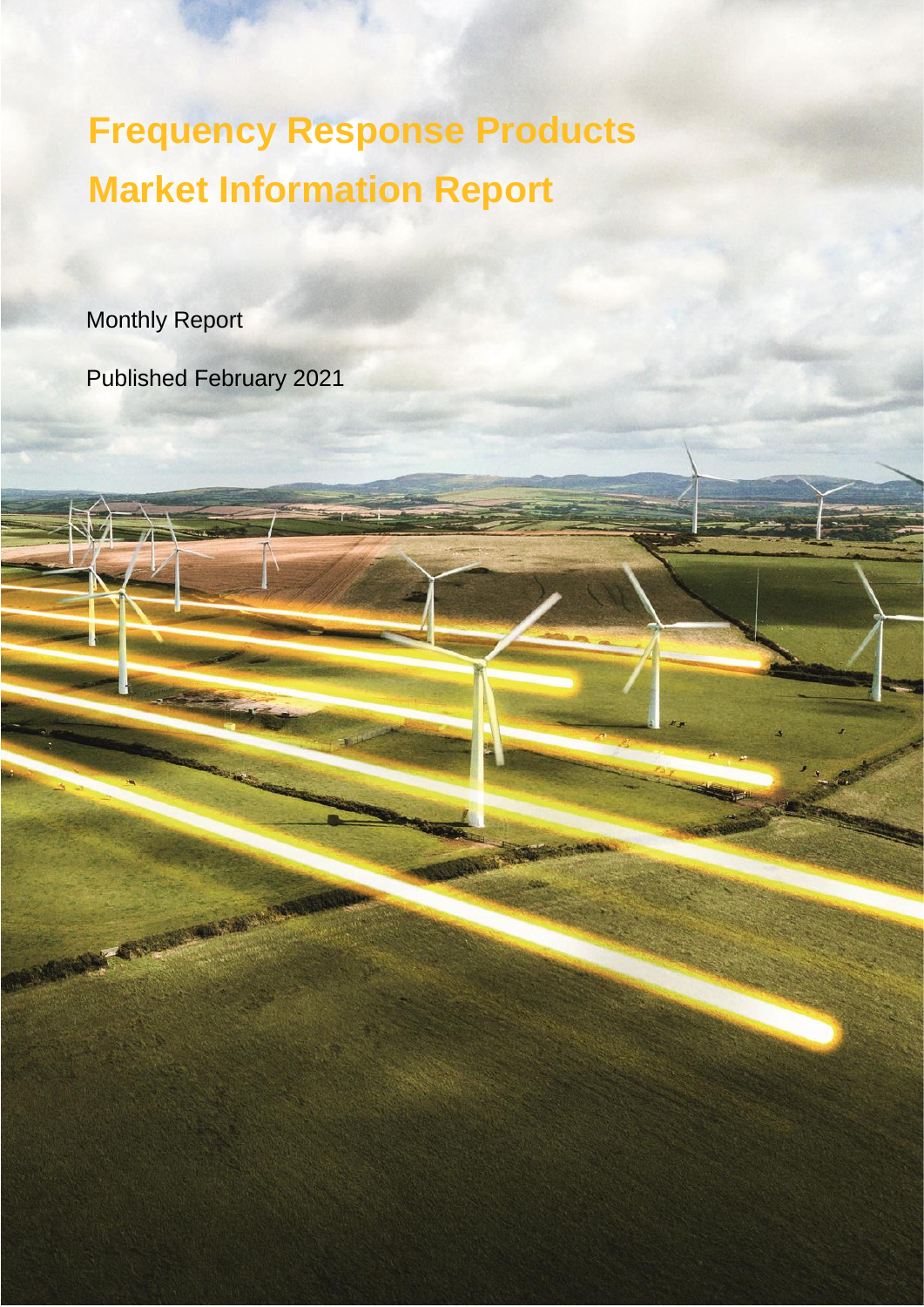## **Contents**

## **Preamble**

The report covers all essential information related to procure frequency response products, such as month ahead tender (FFR), week ahead auction (Phase 2 Auction) and day ahead tender (DC) where we will provide our forecast requirement for those products and give guidance on how to participate in tenders and auctions.

## **Frequency Risk and Control Report**

The Frequency Risk and Control Report is being introduced following the approval of Security and Quality of Supply Standards (SQSS) modification GSR027: Review of the NETS SQSS Criteria for Frequency Control that drive reserve, response and inertia holding on the GB electricity system.

The first edition of the FRCR is focusing on the following key areas:

- establishing a clear, objective, transparent process for assessing reliabilitycompared with the cost to ensure the best outcome for consumers
- making the assessment of the risk from the inadvertent operation of Loss of Mains protection transparent
- identifying quick, short-term improvements for reliability vs. cost, including:
	- o the delivery of the Dynamic Containment and Accelerated Loss of Mains Change programmes,
	- o assessing the frequency standard that different size loss risks are held to, and
	- o the impact of transmission network outages on radial connection loss risks

This is due to be published on 01 April 2021, and will directly inform our future requirements for frequency response services.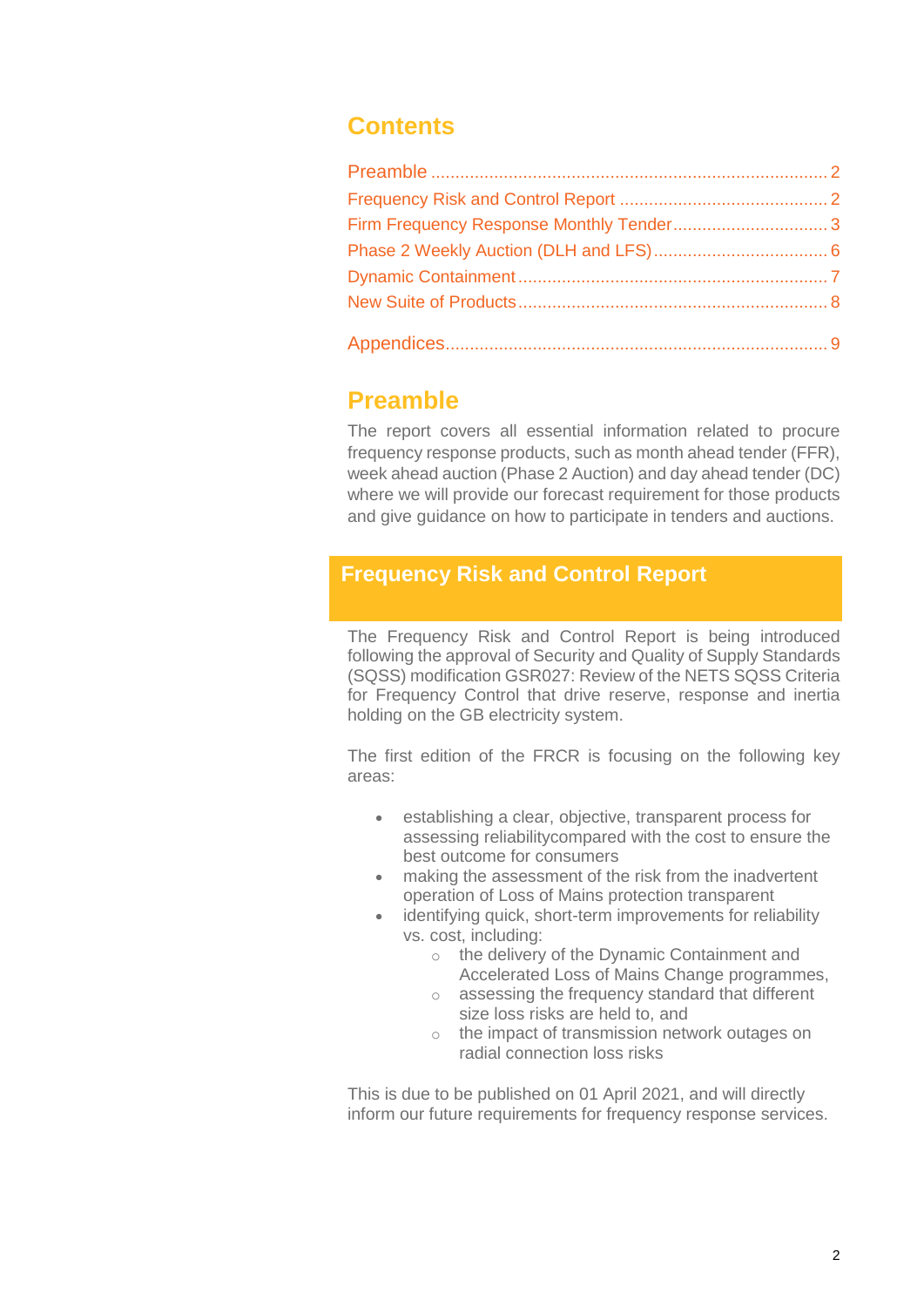### **Key Points - FFR**

This section of Market Information Report is relevant for tenders submitted in February 2021 for delivery in **April 2021.**

Tenders from eligible service providers for Firm Frequency Response should be submitted on **Monday 1 st March 2021** 

(1st business day) for all tenders.

National Grid will notify service providers of the outcome of the tender assessment, and preliminary nominations, by **Tuesday 16 th March 2021** (12th business day).

#### **From January 2018, non-compliant tenders will be rejected prior to assessment.**

Providers must use the template provided in the **Coupa** system to tender in for FFR. Use of any other template or submissions via e-mail will not be accepted.

In line with the standardisation outlined in the Product Road Map, procurement of FFR will only take place across the standard 6 EFA blocks. Tenders must therefore only start, and end, at the following times: 2300, 0300 0700 1100 1500 1900. Submitted tenders must have a minimum window availability of 4 hours in line with EFA blocks.

Please note that this is a month ahead only tender. Tenders should therefore be submitted for April 2021 delivery. A presentation that summarises the FFR results can be foun[d here.](https://www.nationalgrideso.com/industry-information/balancing-services/frequency-response-services/firm-frequency-response-ffr?assessment-process)

Real-time data i.e. demand and frequency data, over the last 60 minutes can now be found on the anet section on the National Grid website.  $\frac{1}{10}$  data as far back as 2014 can also be accessed for GB data at 1 second resolution.

For further information please contact your account manager or: **Andy Rice**

[Andrew.Rice@nationalgrideso.co](mailto:Andrew.Rice@nationalgrideso.com)

[m](mailto:Andrew.Rice@nationalgrideso.com)

## **Firm Frequency Response Monthly Tender**

This section provides information to FFR providers on the requirement for the tender (TR 135) for delivery in April 2021.

## **Requirements for April 2021 (TR 135)**

**Primary Response:**

A dynamic primary requirement exists in all EFA blocks. **Secondary Response:**

A dynamic secondary requirement exists in all EFA blocks.

There is a non-dynamic secondary requirement in EFA 3 to 6. **High Response:**

A dynamic high requirement exists in all EFA blocks.

**Image 1:** Requirement for 2021.

| <b>Month</b> | <b>Settlement</b> | <b>Dynamic Response Required</b> |           |      | <b>Static</b>                              |
|--------------|-------------------|----------------------------------|-----------|------|--------------------------------------------|
|              | <b>Period</b>     | (MW)                             |           |      | <b>Response</b><br><b>Required</b><br>(MW) |
|              |                   | Primary                          | Secondary | High | Secondary                                  |
| APR-         | EFA <sub>1</sub>  | 450                              | 450       | 350  | 0                                          |
| 2021         | EFA <sub>2</sub>  | 450                              | 450       | 350  | $\Omega$                                   |
|              | EFA <sub>3</sub>  | 450                              | 450       | 350  | 78                                         |
|              | EFA 4             | 450                              | 450       | 350  | 99                                         |
|              | EFA <sub>5</sub>  | 450                              | 450       | 350  | 55                                         |
|              | EFA6              | 450                              | 450       | 350  | 48                                         |
| MAY-         | EFA <sub>1</sub>  | 450                              | 450       | 350  | 0                                          |
| 2021         | EFA <sub>2</sub>  | 450                              | 450       | 350  | 0                                          |
|              | EFA <sub>3</sub>  | 450                              | 450       | 350  | 122                                        |
|              | EFA4              | 450                              | 450       | 350  | 135                                        |
|              | EFA <sub>5</sub>  | 450                              | 450       | 350  | 84                                         |
|              | EFA <sub>6</sub>  | 450                              | 450       | 350  | 83                                         |
| JUN-         | EFA <sub>1</sub>  | 450                              | 450       | 350  | 0                                          |
| 2021         | EFA <sub>2</sub>  | 450                              | 450       | 350  | $\overline{0}$                             |
|              | EFA <sub>3</sub>  | 450                              | 450       | 350  | 131                                        |
|              | EFA 4             | 450                              | 450       | 350  | 135                                        |
|              | EFA <sub>5</sub>  | 450                              | 450       | 350  | 103                                        |
|              | EFA6              | 450                              | 450       | 350  | 104                                        |
| JUL-         | EFA <sub>1</sub>  | 450                              | 450       | 350  | 0                                          |
| 2021         | EFA <sub>2</sub>  | 450                              | 450       | 350  | $\Omega$                                   |
|              | EFA <sub>3</sub>  | 450                              | 450       | 350  | 131                                        |
|              | EFA4              | 450                              | 450       | 350  | 137                                        |
|              | EFA <sub>5</sub>  | 450                              | 450       | 350  | 107                                        |
|              | EFA6              | 450                              | 450       | 350  | 107                                        |
| AUG-         | EFA <sub>1</sub>  | 450                              | 450       | 350  | $\overline{0}$                             |
| 2021         | EFA <sub>2</sub>  | 450                              | 450       | 350  | 0                                          |
|              | EFA <sub>3</sub>  | 450                              | 450       | 350  | 144                                        |
|              | EFA4              | 450                              | 450       | 350  | 153                                        |
|              | EFA <sub>5</sub>  | 450                              | 450       | 350  | 116                                        |
|              | EFA <sub>6</sub>  | 450                              | 450       | 350  | 116                                        |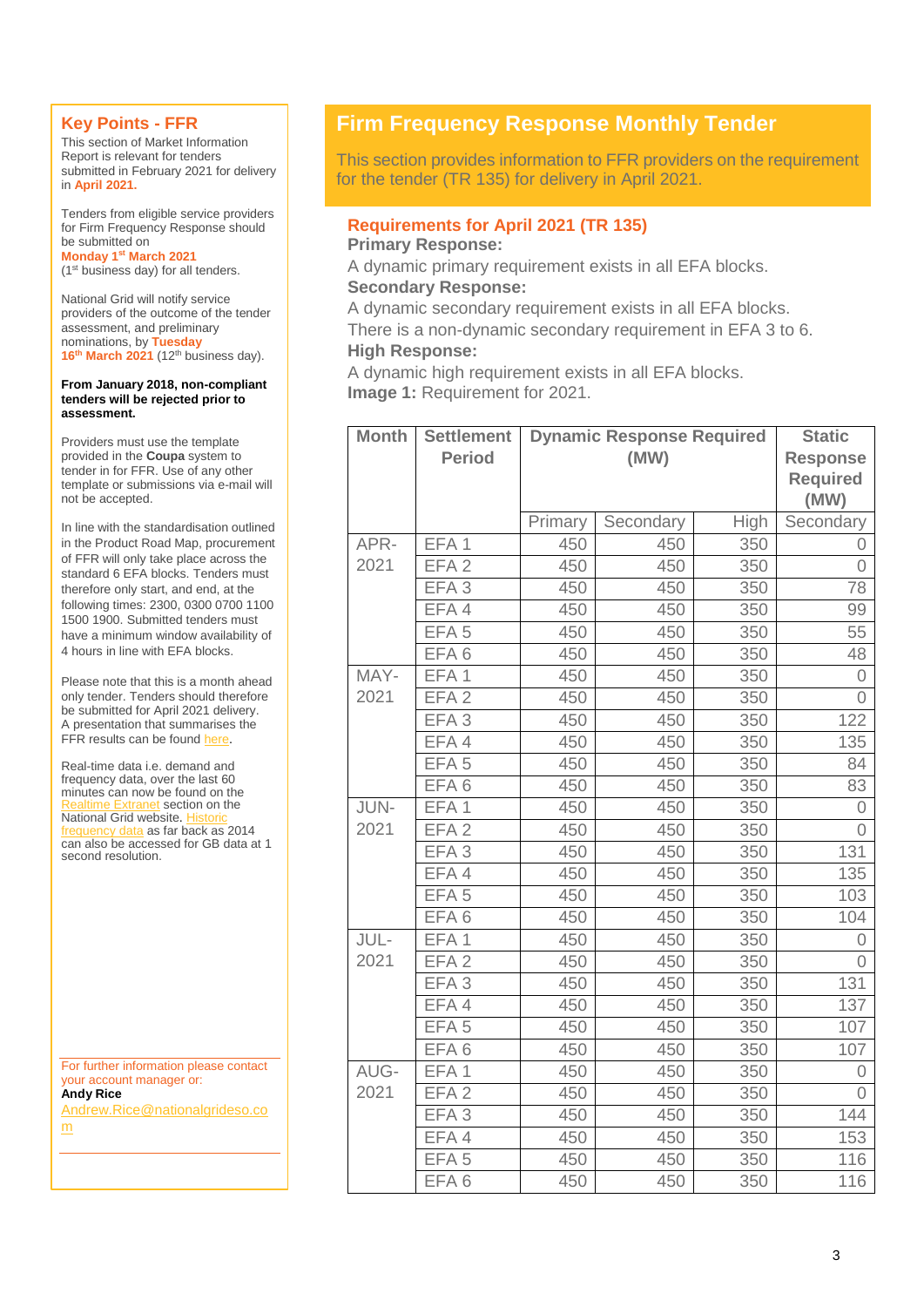| SEP- | EFA 1            | 450 | 450 | 350 | 0              |
|------|------------------|-----|-----|-----|----------------|
| 2021 | EFA <sub>2</sub> | 450 | 450 | 350 | $\overline{0}$ |
|      | EFA <sub>3</sub> | 450 | 450 | 350 | 120            |
|      | EFA4             | 450 | 450 | 350 | 135            |
|      | EFA <sub>5</sub> | 450 | 450 | 350 | 78             |
|      | EFA6             | 450 | 450 | 350 | 72             |
| OCT- | EFA <sub>1</sub> | 450 | 450 | 350 | $\overline{0}$ |
| 2021 | EFA <sub>2</sub> | 450 | 450 | 350 | $\overline{0}$ |
|      | EFA <sub>3</sub> | 450 | 450 | 350 | 52             |
|      | EFA4             | 450 | 450 | 350 | 66             |
|      | EFA <sub>5</sub> | 450 | 450 | 350 | $\overline{0}$ |
|      | EFA6             | 450 | 450 | 350 | $\overline{0}$ |
| NOV- | EFA <sub>1</sub> | 450 | 450 | 350 | $\overline{0}$ |
| 2021 | EFA <sub>2</sub> | 450 | 450 | 350 | $\overline{0}$ |
|      | EFA <sub>3</sub> | 450 | 450 | 350 | $\overline{O}$ |
|      | EFA4             | 450 | 450 | 350 | $\overline{O}$ |
|      | EFA <sub>5</sub> | 450 | 450 | 350 | $\overline{O}$ |
|      | EFA6             | 450 | 450 | 350 | $\overline{O}$ |
| DEC- | EFA <sub>1</sub> | 450 | 450 | 350 | $\overline{0}$ |
| 2021 | EFA <sub>2</sub> | 450 | 450 | 350 | $\overline{O}$ |
|      | EFA <sub>3</sub> | 450 | 450 | 350 | 11             |
|      | EFA4             | 450 | 450 | 350 | 6              |
|      | EFA <sub>5</sub> | 450 | 450 | 350 | $\overline{O}$ |
|      | EFA <sub>6</sub> | 450 | 450 | 350 | $\overline{0}$ |

There is a requirement for Secondary Static Response from April to December 2021, excluding November 2021. This is as a result of total forecast requirement difference per month. We evaluate the requirement on a regular basis and should the requirement change, we will communicate it via MIR. This does not signal the end of the Static Secondary Response service, though in accordance with *Frequency Response Reserve Roadmap*, we have communicated our intent to transition away from existing response services as we implement the new product suite.

#### **Procurement Rules**

#### *Testing*

Providers are required to have successfully passed FFR testing of their asset by the National Grid Generator Compliance Team prior to tendering in for month ahead delivery. If tendering to provide an FFR service starting on 1st April 2021, the unit must have passed testing prior to the tender submission window closing on the 1st business day in March 2021. Tenders that do not meet this requirement will be deemed non-compliant and automatically rejected.

#### *Limiting tenders*

Providers are limited to submitting 3 tenders per unit, per tender period. A tender period is considered to be; month ahead, quarter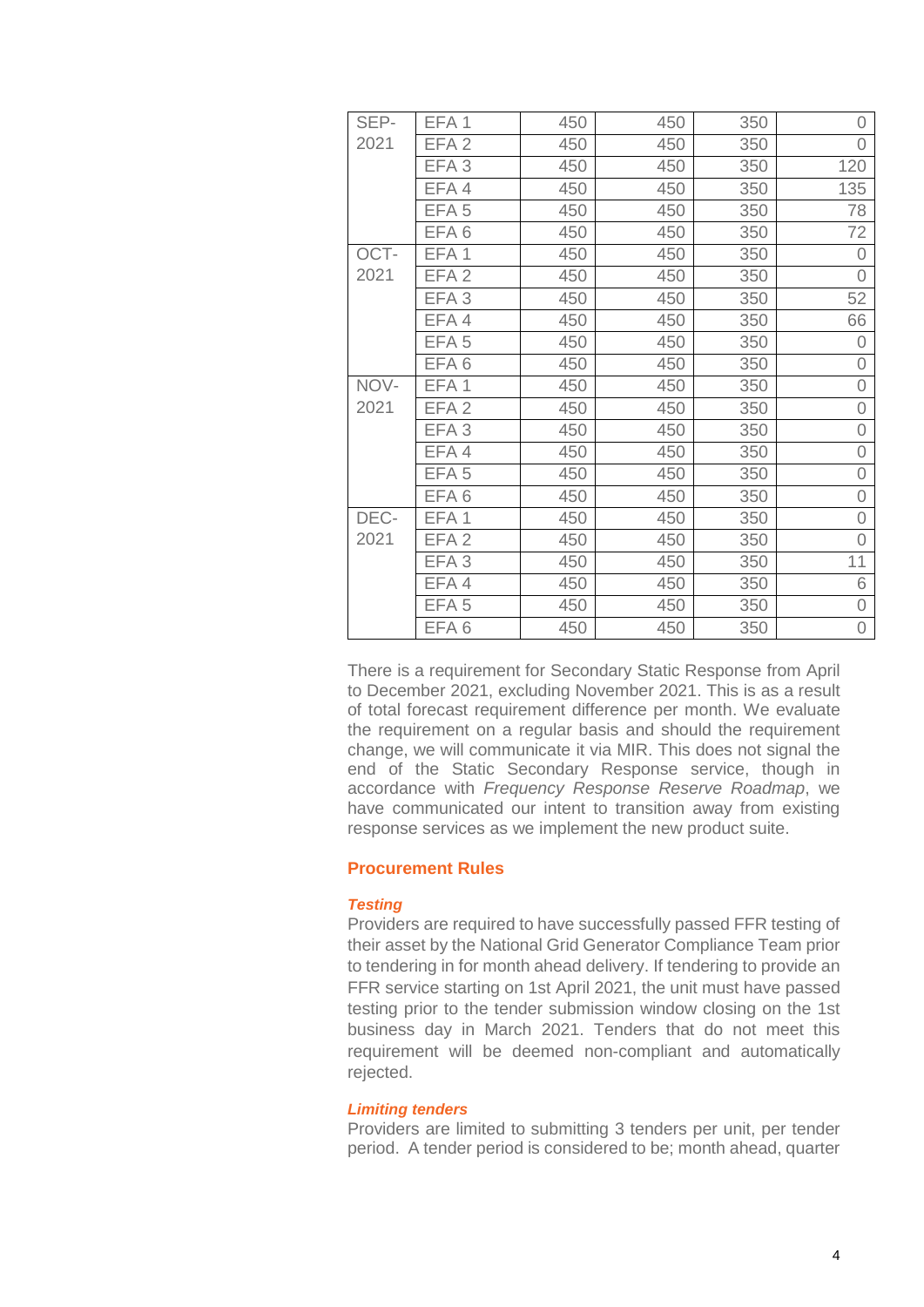### **Key Points - FFR**

#### *Response BOA and Holding*

*Volume and Cost* This information is in Appendix 7 of the adjoining excel file.



#### **[FFR service Overview](https://www.nationalgrid.com/sites/default/files/documents/Firm%20Frequency%20Response%20%28FFR%29%20Interactive%20Guidance%20v1%200_0.pdf)**



#### **[Product Roadmap](https://www.nationalgrid.com/sites/default/files/documents/Product%20Roadmap%20for%20Frequency%20Response%20and%20Reserve.pdf)**

This document sets out the actions to be taken forward for frequency response and reserve.



ahead and per season. All-or-nothing bids will be considered as 1 tender submission.

#### *EFA Block Procurement*

**For providers wishing to start a tender on the last day of the previous month, these tenders cannot start earlier than 2300 or they will be deemed as non-compliant.**

The minimum requirement across each specific EFA block will determine how much volume will be procured for each of the 6 daily 4-hour blocks.

Any outstanding shape will be satisfied, where necessary, closer to real time by the Electricity National Control Centre.

#### *Enhanced Frequency Response (EFR)*

100% of EFR is included in the requirements from July 2018.

#### **February 2021 FFR Delivery**

**98** active FFR contracts are due to provide FFR in March 2021. These contracts are made up of:

- **95** dynamic contracts
- **3** non-dynamic contracts
- **19** contracts by BMU providers
- **79** contracts by NBMU providers

The chart below displays the number of tenders submitted in the FFR market for the last 12 months by service type.

**Image 2: Quantitiy of FFR Tenders** 



#### **Tender rejection codes**

The table below provides guidance as to the reasons why a tender has been rejected. They can be matched against the numbers in the 'Reason Code' section of the Post Tender Report.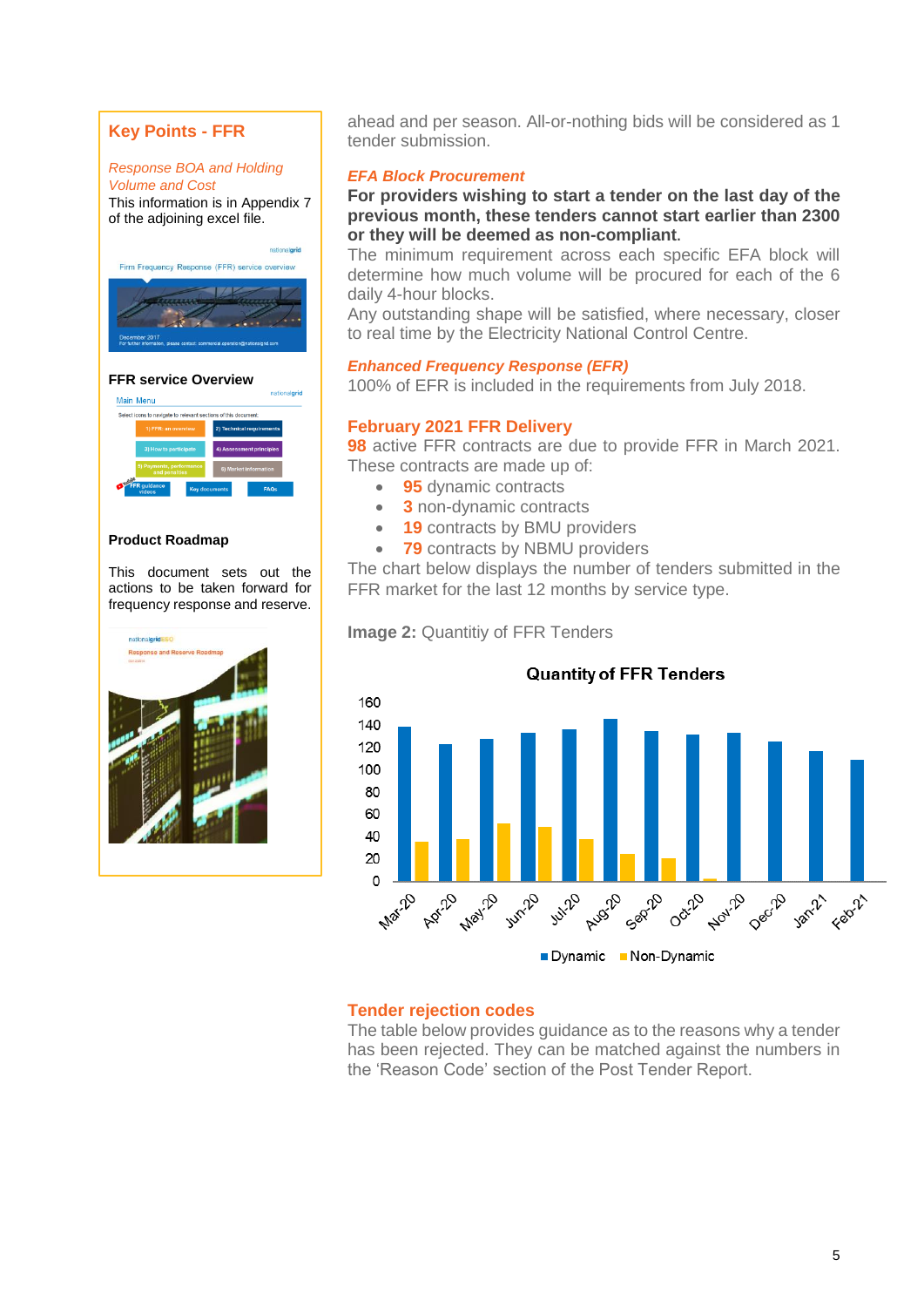| No. | <b>FFR Reason Code</b>                               | <b>Comment</b>                                                                                                                                                                                                                                                                                                                                                                                                                                            |  |  |
|-----|------------------------------------------------------|-----------------------------------------------------------------------------------------------------------------------------------------------------------------------------------------------------------------------------------------------------------------------------------------------------------------------------------------------------------------------------------------------------------------------------------------------------------|--|--|
| 1   | <b>Beneficial</b>                                    | While the price submitted was considered beneficial, on this occasion this tender<br>was not accepted for one of the following reasons:<br>1.2. There was no outstanding requirement<br>The desired volume against the National Grid procurement strategy for future<br>1.3.<br>tender months had already been satisfied<br>1.4. This tender formed part of an all-or-nothing group which did not collectively<br>deliver enough benefit to be considered |  |  |
|     | Price not beneficial<br>tendered<br>across<br>period | The price submitted was too high and did not provide any contract benefit against<br>alternative actions including the mandatory and optional market.                                                                                                                                                                                                                                                                                                     |  |  |
| 3   | Does not meet tender<br>prerequisites                | Please refer to the Technical Parameters' section using the following link to<br>criteria necessary to participate in the FFR<br>determine the<br>market<br>https://www.nationalgrid.com/uk/electricity/balancing-services/frequency-response-<br>services/firm-frequency-response                                                                                                                                                                        |  |  |
| 4   | Multiple<br>tenders<br>received for the same<br>unit | Only the most valuable tender(s) of the total group of submitted tenders was<br>considered.                                                                                                                                                                                                                                                                                                                                                               |  |  |

### **Key Points – Weekly Auction**

For latest news and updates please refer to homepage for the weekly auction:<br>Phase 2 Auction Trial

The auction trial is an innovation project which is procuring Low Frequency Static (LFS) and Dynamic Low High (DLH) frequency products through the EPEX SPOT Auction Platform on a weekly basis

Auction Results are published on DataPortal:

nationalgridESO

**Phase 2: FFR Auction Results Summary** 

### **Weekly Auction – Phase 2**

This section provides information to Weekly Auction providers on the requirement for Dynamic Low High and Low Frequency Static Products

As promised in the Response and Reserve Roadmap issued in December 2019, we would share with you our initial findings and learnings about the Auction Trial project in a project evaluation report. The **[evaluation report](https://www.nationalgrideso.com/document/176721/download)** (provided by ESP Consulting) and the **ESO [response letter](https://www.nationalgrideso.com/document/176726/download)** are now available.

#### **Procured Volume (FFR and Weekly Auction)**

The maximum buy order in the weekly auctions in March will be at least 200 MW in each EFA block. We will seek to procure any unfilled volume in the FFR monthly tender through the weekly auction in order to meet our requirements for minimum dynamic response.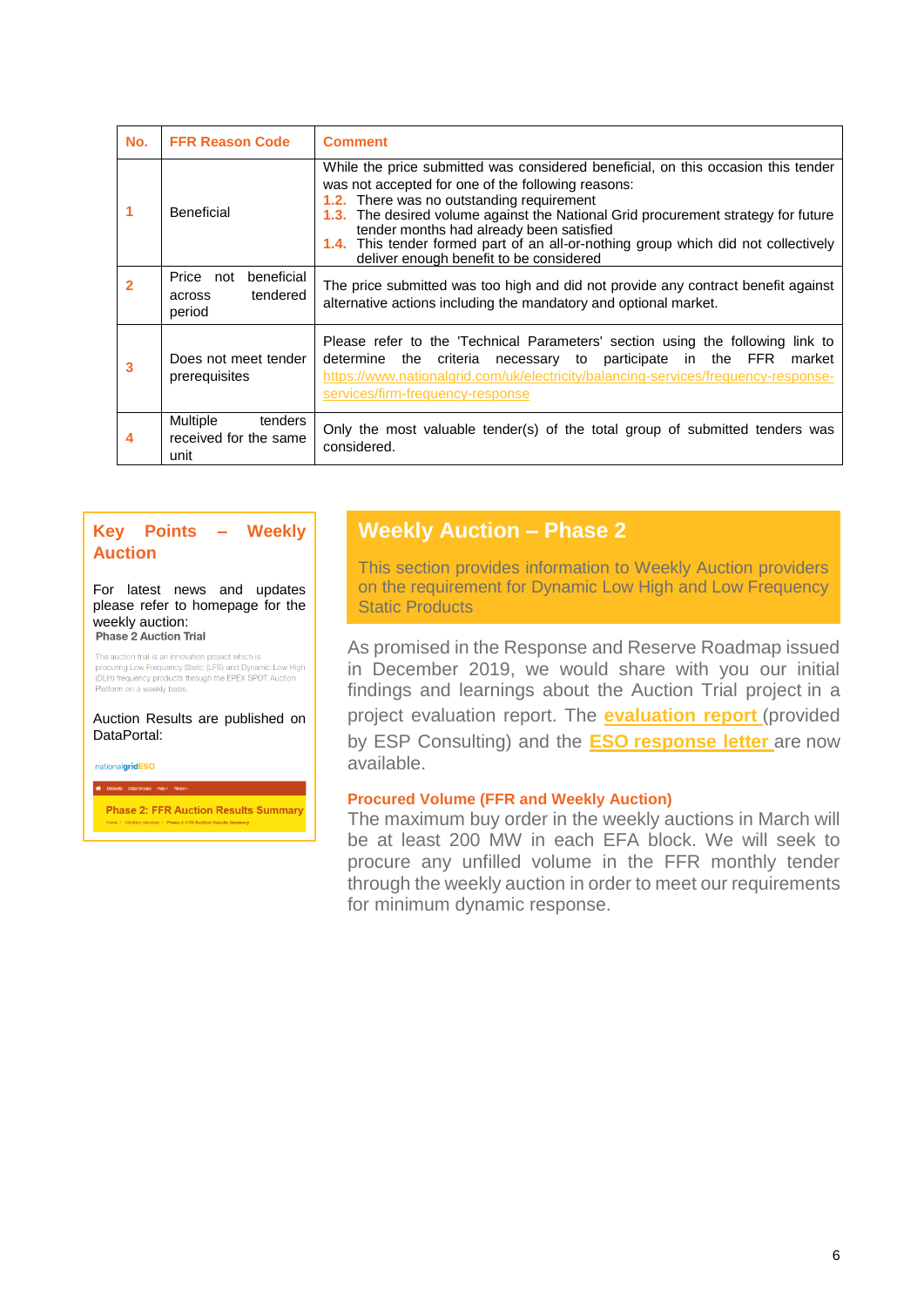## **Dynamic Containment**

This section provides information on requirement for Dynamic Containment and gives an insight of product procurement.

The first few months of dynamic containment delivery have been a success and the ESO are now able to share future DC requirements. The requirements given in Table 1 outline the expected Dynamic Containment LF requirements per month for 2021.

The values given below are assumed to be available 24/7, procured daily and will allow the ESO to secure large losses on a low inertia system without the need to take more expensive alternative actions.

The values are dependent on multiple factors. These include forecast demand, inertia, loss sizes including Loss of Mains (LoM) loss groups and the FFR and stability pathfinder procurement strategies. These requirements are subject to change as any of the factors listed above are updated. Please note these requirements are over and above current response holdings from non-DC products. As we transition to the new response services, we expect more volume to transition to DC, which may increase these requirements.

#### **Requirements for 2021**

**Image 3:** Minimum and Maximum forecast LF DC requirements for 2021 per month.

| <b>Month 2021</b> | <b>Min DC LF</b><br><b>Requirement (MW)</b> | <b>Max DC LF</b><br><b>Requirement (MW)</b> |
|-------------------|---------------------------------------------|---------------------------------------------|
| March             | 800                                         | 1100                                        |
|                   |                                             |                                             |
| April             | 900                                         | 1200                                        |
| May               | 1100                                        | 1400                                        |
| June              | 1100                                        | 1400                                        |
| July              | 1100                                        | 1300                                        |
| August            | 1200                                        | 1400                                        |
| September         | 1100                                        | 1400                                        |
| October           | 1100                                        | 1100                                        |
| November          | 800                                         | 1000                                        |
| December          | 800                                         | 1100                                        |

As per our Dynamic containment soft launch development document our priority is to grow and secure our LF requirements. Further information on the procurement on the HF element of the service will be shared as we kick off the Wave 2 activities.

#### **Future requirements for 2022 and beyond**

The amount and type of response the ESO procure is continually under review in order to be most cost efficient. As the [Accelerated Loss of Mains Change Program \(ALoMCP\)](https://www.nationalgrideso.com/industry-information/accelerated-loss-mains-change-programme-alomcp) progresses and the FFR procurement and stability pathfinder procurement strategies are shaped by the Frequency Risk and Control Report, the ESO will update the requirements accordingly.

Future large losses due to connect over the next few years are likely to increase DC requirements. These include:

- Interconnector NSL link at 1400 MW scheduled to connect in December 2021
- Interconnector Viking link at 1400 MW scheduled to connect in 2023
- Hinckley-C at 1800 MW scheduled to connect in 2023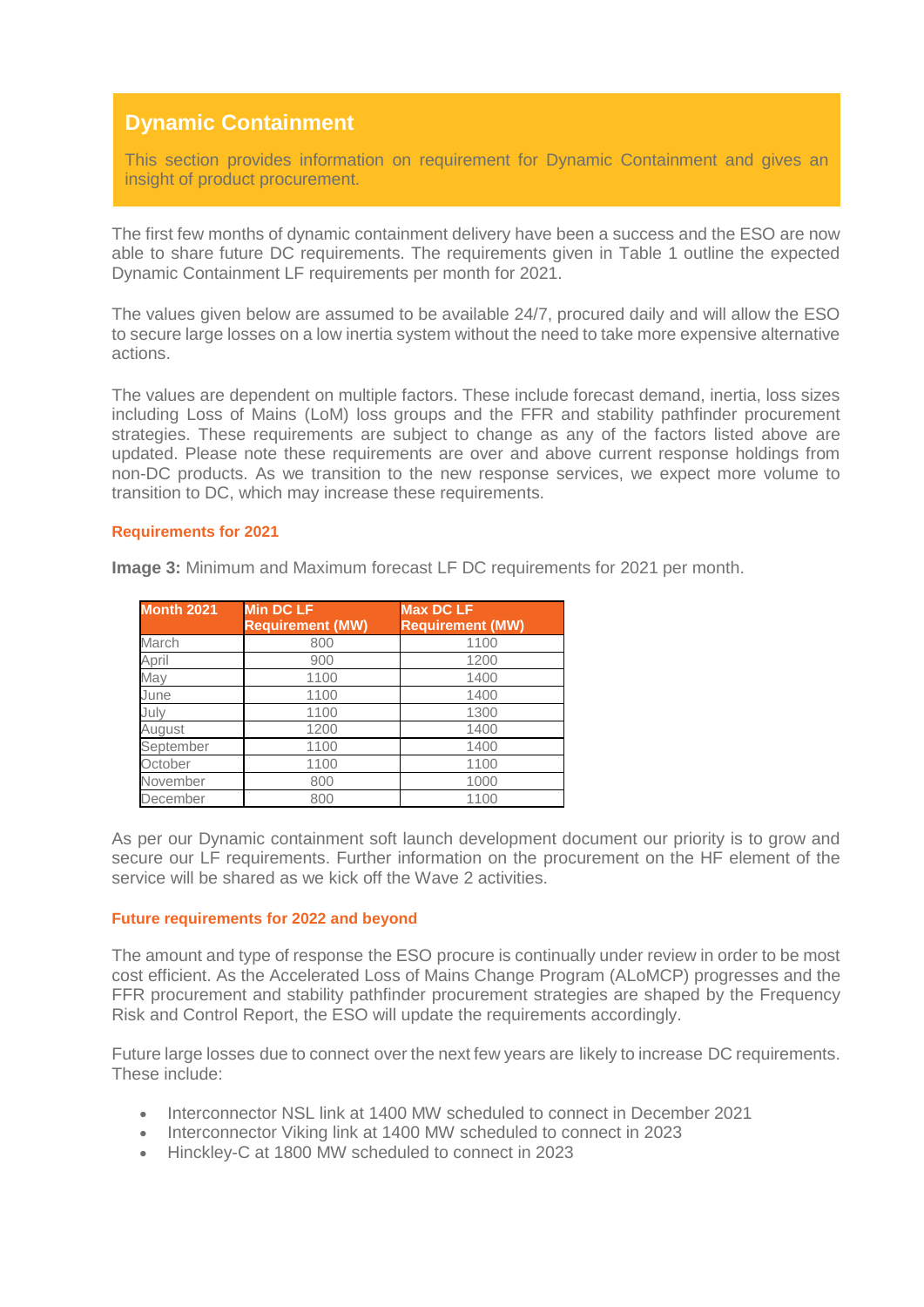• More generation capacity is being added to the Dumfries & Galloway and Ayrshire loss groups, which will run at 1800MW

• The first of several large offshore wind farms scheduled due to connect within next few years.

### **New Suite of Products**

This section provides information on developments related to our new suite of products (Dynamic Moderation and Dynamic Regulation).

Please refer to **[new Dynamic Containment page](https://www.nationalgrideso.com/industry-information/balancing-services/frequency-response-services/dynamic-containment)** for details related to the new suite of products.

In order to implement the new product suite and avoid overholding of response volumes, it will be necessary to gradually reduce our long-term procurement of the existing P S H products. We will continue to hold monthly FFR tenders for month ahead volume and we will communicate how we will manage the transition from existing mix of products into new suite of products.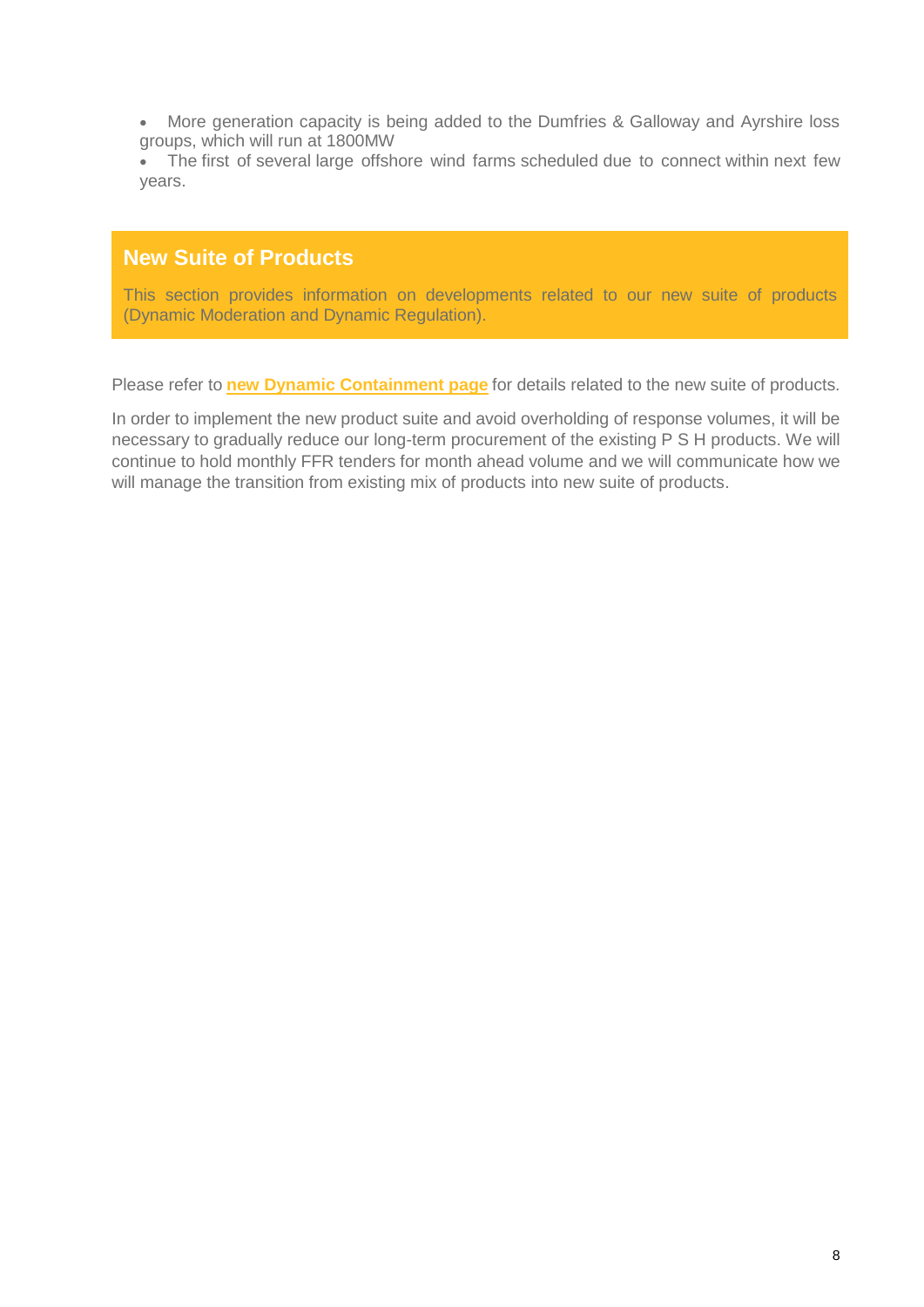# **Appendix 1 FFR April 2021 Requirement**

The three charts below display the volume of frequency response left to contract at month ahead.

**For month ahead only, except for circumstances where there is a specific dynamic requirement, the requirement will be taken from either dynamic or non-dynamic providers**  where deemed economic to do so. This means that any requirement found in the non**dynamic market may be procured in the dynamic market if considered more beneficial. With no primary non-dynamic market in existence, procurement of this volume across any EFA block will instead be taken from the dynamic market.**

In the move to standard EFA block window durations, the minimum of the total requirement across each EFA block outlines the level to be procured. In light of this transition, the minimum dynamic requirement remains a key component to be satisfied and outstanding volume against this will continue to be procured for operational purposes. For April 2021, this is highlighted in the table in FFR section of this document.



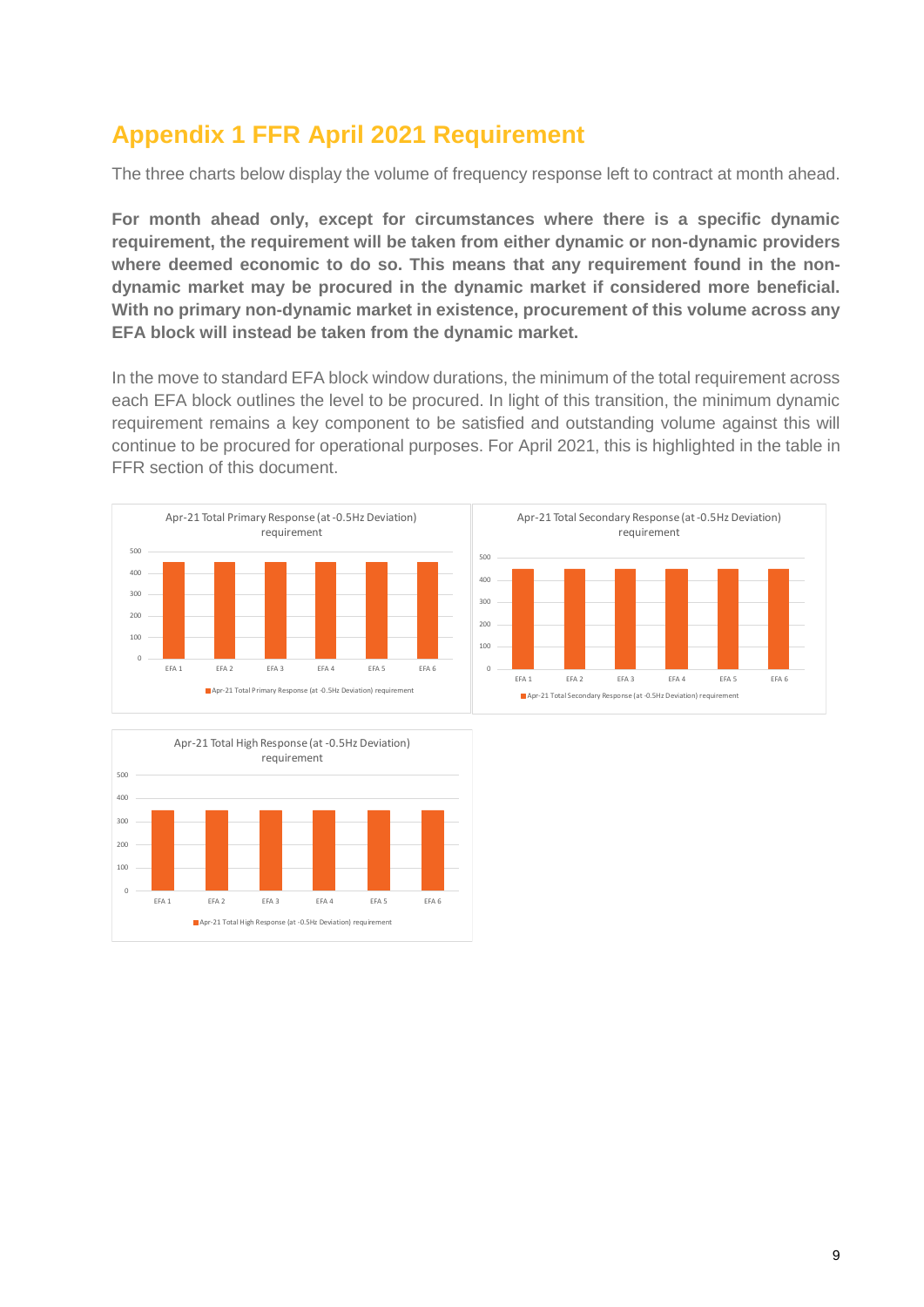